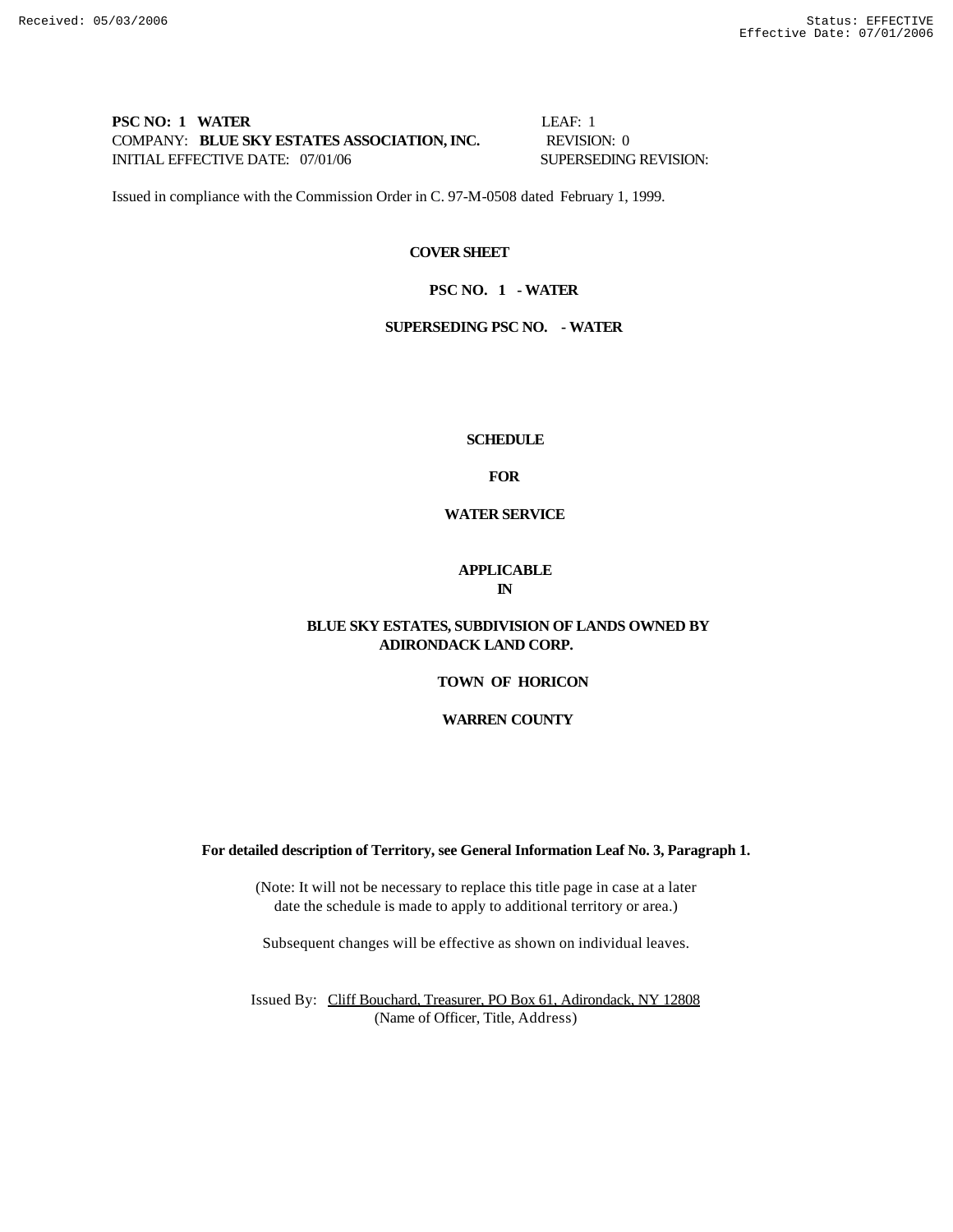# **PSC NO: 1 WATER** LEAF: 2 COMPANY: **BLUE SKY ESTATES ASSOCIATION, INC.** REVISION: 0 INITIAL EFFECTIVE DATE: 07/01/06 SUPERSEDING REVISION:

Issued in compliance with the Commission Order in C. 97-M-0508 dated February 1, 1999.

# **TABLE OF CONTENTS**

**GENERAL INFORMATION LEAF NO.** 1. Territory 3 2. Application for Water Service 3 3. Deposits - Security 3 4. Deposits - Interest 4 5. Deposits - Return 4 6. Deposits - Other 4 7. General Rules 5 - 6 8. Metered Service 6 - 7 9. Unmetered Service 7 10. Extension of Mains 7 11. Discontinuance of Service - Non-payment 7 - 8 12. Discontinuance of Service - Other 8 - 9 13. Discontinuance of Residential Service - Special Procedures 9 14. Deferred Payment Agreements 9 15. Complaint Handling Procedures 10 16. Restoration of Service 10 - 11 17. Interest on Customer Overpayments 11 18. Regulation 11 **RATES** Service Classification No. 1 12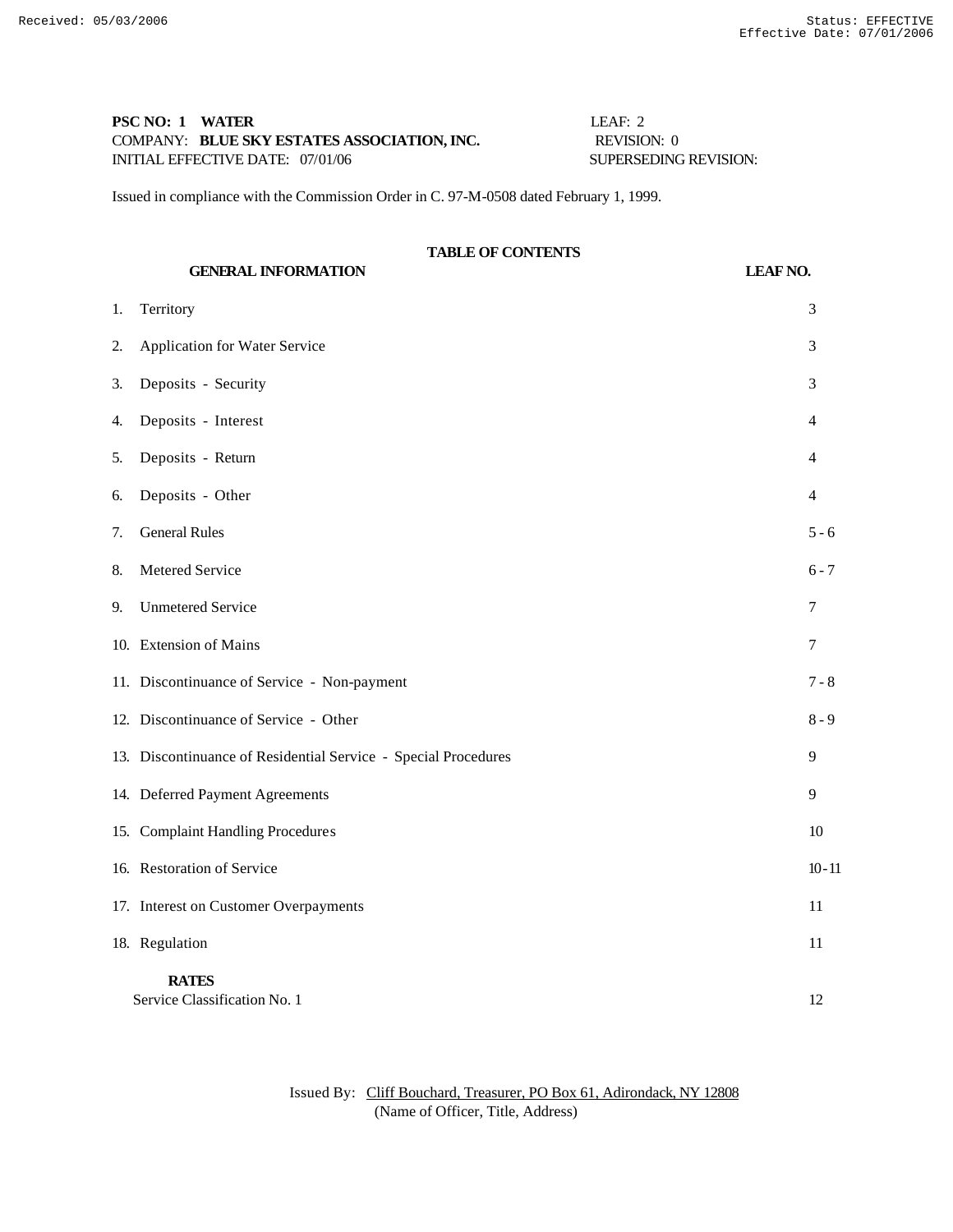# **PSC NO: 1 WATER LEAF: 3** COMPANY: **BLUE SKY ESTATES ASSOCIATION, INC.** REVISION: 0 INITIAL EFFECTIVE DATE:  $07/01/06$  SUPERSEDING REVISION:

Issued in compliance with the Commission Order in C. 97-M-0508 dated February 1, 1999.

#### **GENERAL INFORMATION**

1. Territory (County, Town, Development, Streets, etc.)

 Service Provided to Members of Blue Sky Estates Association, Inc. Subdivision of lands owned by Adirondack Land Corp. Town of Horicon Warren County

- 2. Application for Water Service
	- A. Applicant must be a member of Blue Sky Estates Association, Inc.
	- B. Written application for service may be required.
	- C. A separate application may be required for each premises.
	- D. Premises may be subject to inspection by the company.
	- E. Applications need not be accepted from customers with charges due on any water accounts with the company. The company must accept an application if the customer enters into a deferred payment agreement.
	- F. Service pipe installations are subject to company approval.
- 3. Deposits Security
	- A. As a condition of receiving service, the company may require a deposit from customers that are delinquent (having a bill remaining unpaid 23 days from the date mailed), seasonal, short term or temporary or who have had service terminated for non-payment during the preceding 6 months. In addition, a deposit may also be required from a non-residential customer whose credit has not been established with the company. A delinquent customer shall be provided with a written notice 20 days before the deposit is assessed which states that failure to make timely payments will permit the company to require a deposit from such customer.
	- B. Deposits from applicants and customers may not exceed two times the estimated average monthly bill for a calendar year, except in the case of customers whose usage varies widely where deposits may not exceed twice the average monthly bill for the peak season.
	- C. The company shall perform an annual review of the billing history of every customer who has a deposit with the company to assure that a deposit is still required under (3A) above and that the amount of the deposit conforms with (3B) above. The company reserves the right to review the deposit at any time. If a review shows that the deposit held falls short of the amount the company may require by 25 percent or more, the company may require the payment of an additional amount. If a review shows that the deposit held exceeds the amount required by 25 percent or more, the company shall refund the excess to the customer. The customer may request a downward revision of the deposit.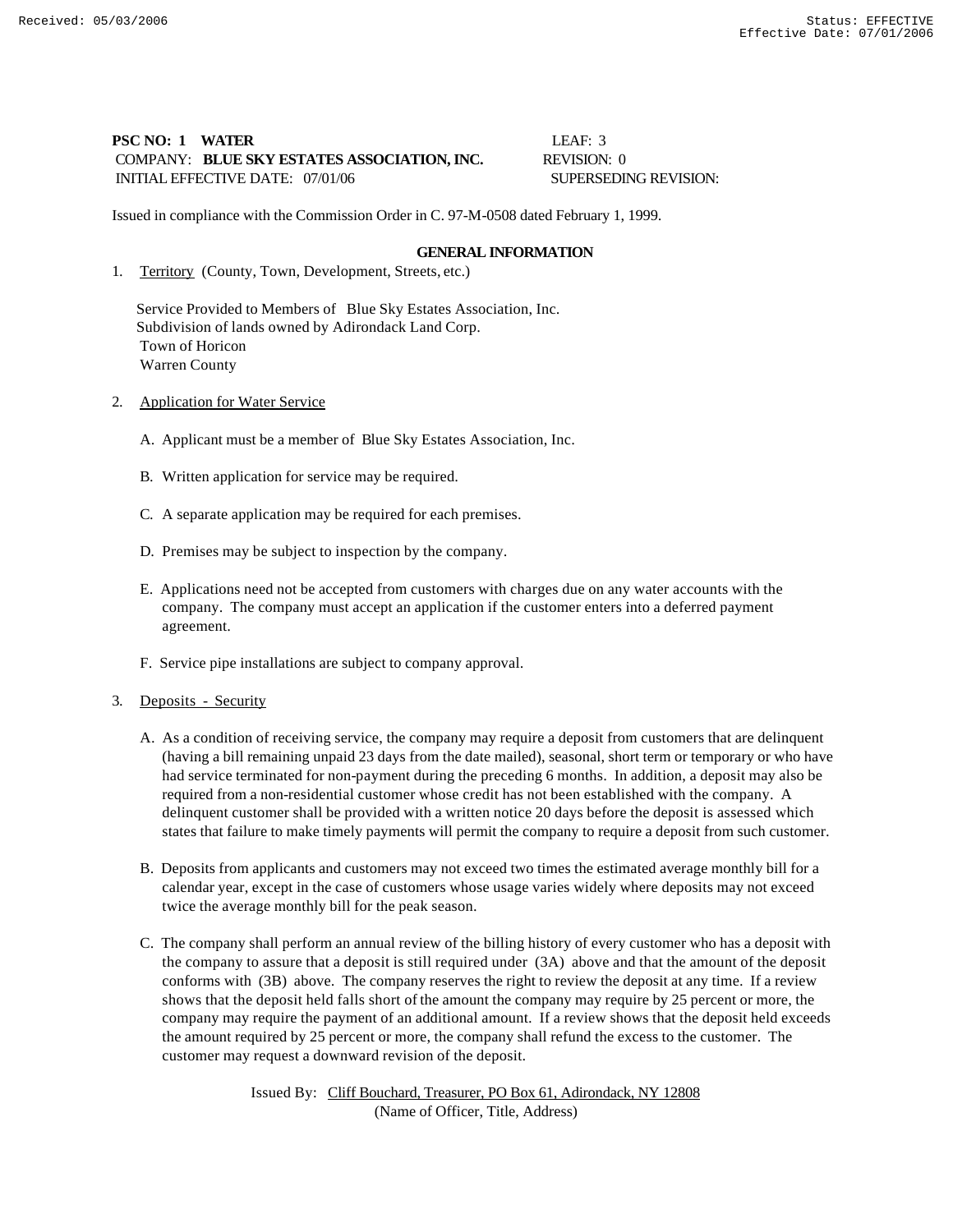# **PSC NO: 1 WATER LEAF: 4** COMPANY: **BLUE SKY ESTATES ASSOCIATION, INC.** REVISION: 0 INITIAL EFFECTIVE DATE: 06/0/01 SUPERSEDING REVISION:

Issued in compliance with the Commission Order in C. 97-M-0508 dated February 1, 1999.

## **GENERAL INFORMATION**

## 4. Deposits - Interest

Every deposit shall earn simple interest at the rate per annum prescribed by the Public Service Commission. The interest must be paid to customers when the deposit is returned. If the deposit has been held for 12 consecutive months or more, the interest must be credited to the customer no later than the first bill rendered after the next succeeding first day of October and at the end of each succeeding 12 month period.

## 5. Deposits - Return

- A. The company shall return to a customer a deposit or portion of a deposit and all interest thereon no more than 30 days after:
	- (1) the day the account is closed and all bills are paid; or
	- (2) the date of the first bill for service rendered after a 12 month period during which time the customer was not delinquent, provided there is no other basis for the company to request a deposit; or
	- (3) a review of the deposit shows that a reduction of the deposit is warranted.
- B. A deposit or portion of a deposit plus interest thereon that is subject to return may be credited to the customer's account in the amount of any outstanding charges. If any balance remains, a refund check shall be issued.
- 6. Deposits Other
	- A. In the event that the applicant desires service for a trailer or other non-permanent structure, he shall deposit with the company all costs of the connection of such service. Said deposit shall bear simple interest as required above and shall be refunded at the end of 10 years, or sooner in the event that a permanent structure for such service connection is completed.
	- B. The company may also require deposits from customers to guarantee future payments as set forth in lawn sprinkler, main extension, or other forms of contracts which are in a form approved by the Public Service Commission. The interest rates for these deposits will be the same as the interest rates for security deposits and such interest will be credited to the customer as prescribed by Commission rules.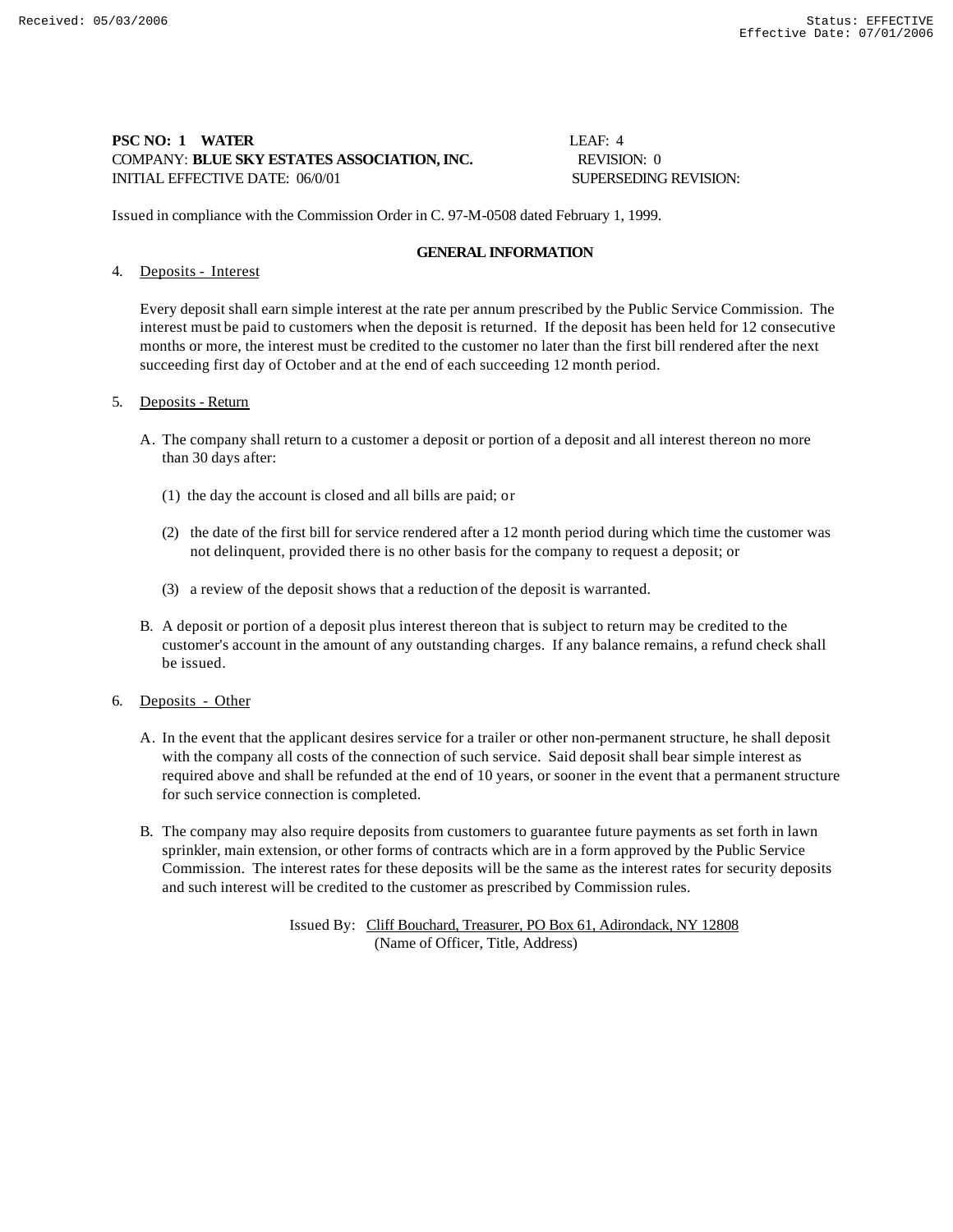# **PSC NO: 1 WATER** LEAF: 5 COMPANY: **BLUE SKY ESTATES ASSOCIATION, INC.** REVISION: 0 INITIAL EFFECTIVE DATE: 07/01/06 SUPERSEDING REVISION:

Issued in compliance with the Commission Order in C. 97-M-0508 dated February 1, 1999.

# **GENERAL INFORMATION**

# 7. General Rules

- A. Customers must provide 10 days' written notice prior to the date on which termination of service is requested or prior to a change of occupancy, until which date the customer will be responsible for payment of service.
- B. Fire hydrants shall not be used without the written permission of the company or unless in conformance with filed fire protection tariff provisions.
- C. The company will not be liable for damage resulting from the presence of its facilities, supply, or use of water service, except damage resulting from gross negligence of the company.
- D. The company may shut off water in its mains to make repairs and extensions. Where possible, proper advance notice will be made to customers affected.
- E. The use of water for sprinkling, swimming pools, or other less essential uses may be restricted or prohibited where such use may unreasonably reduce the adequacy of service for other domestic purposes.
- F. There must be a separate service for each premises.
- G. Installation of service pipes and mains will not normally be made when the ground is frozen.
- H. The customer is responsible for service pipes and plumbing within the property line. Any plumbing work done on the customer's service pipe is subject to approval by the company. No underground work shall be covered up until it has been inspected and approved by the company.
- I. All leaks on customer premises or the customer portion of the service pipe must be repaired as soon as possible.
- J. All mains, services (up to the property line) and other water system facilities will be maintained and replaced by the company.
- K. The company will supply water in the distribution system at pressures between 20 and 100 pounds per square inch (psi) and will strive, where practicable, to maintain a normal working pressure of 60 psi with a minimum of 35 psi. If the company makes changes to its system which cause the pressure to increase to over 100 psi to existing customers, the company will be responsible for the first installation of the necessary equipment in the customer's premises. From that point on the equipment will be considered part of the customer's internal plumbing and the customer will be responsible for its maintenance or replacement. If a water pressure reducing valve, in the customer's or applicant's opinion, is necessary or desired to safeguard the plumbing, it is the customer's or applicant's responsibility to purchase, install and maintain this equipment. Where a pressure reducing valve is used it is also advisable to install a suitable pressure relief valve. All installations will comply with the local building codes and standards and are considered a part of the customer's internal plumbing.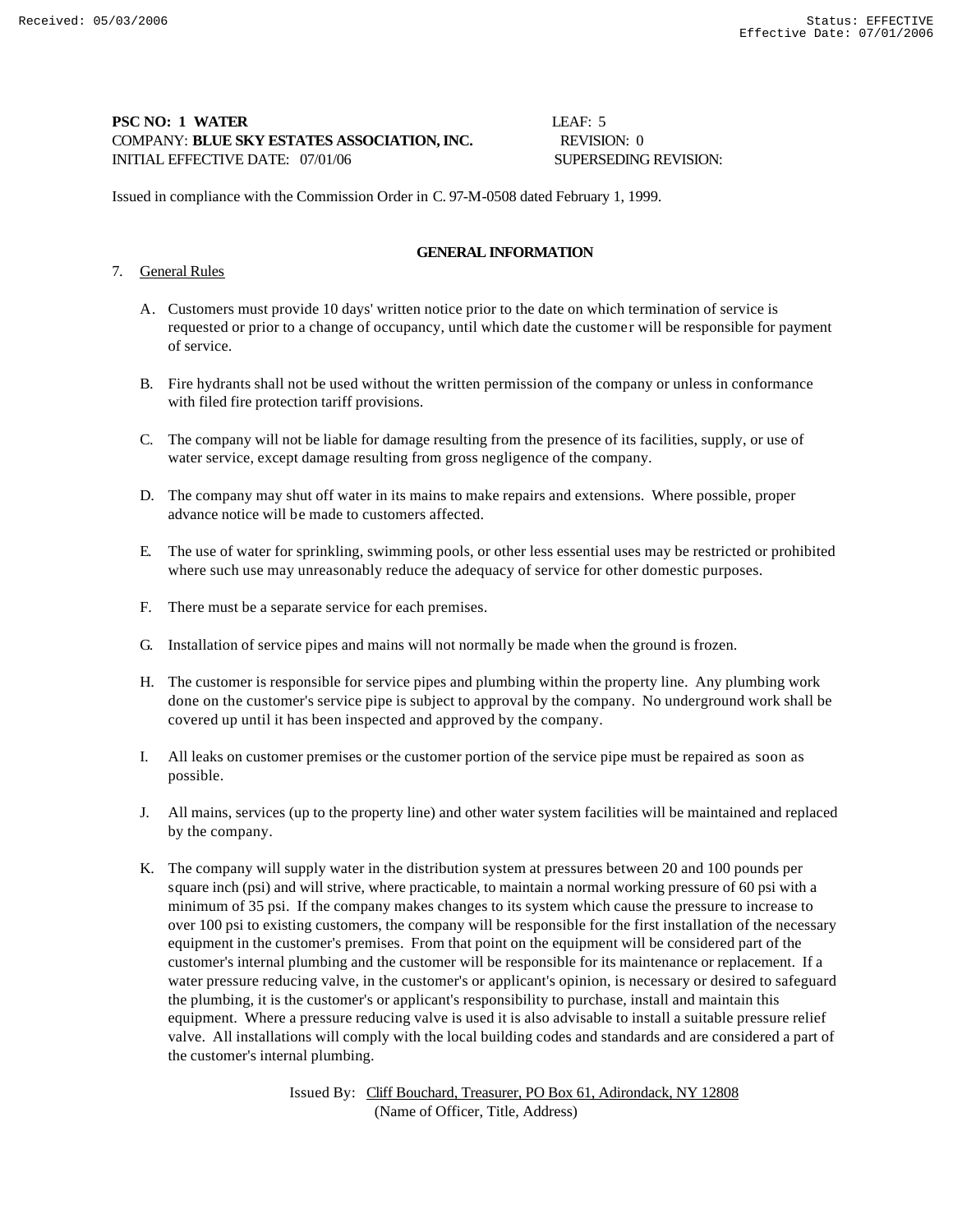# **PSC NO: 1 WATER** LEAF: 6 COMPANY: **BLUE SKY ESTATES ASSOCIATION, INC.** REVISION: 0 INITIAL EFFECTIVE DATE: 07/01/06 SUPERSEDING REVISION 0

Issued in compliance with the Commission Order in C. 97-M-0508 dated February 1, 1999.

# **GENERAL INFORMATION**

- L. Where an applicant is seeking service at an elevation or gradient which could not otherwise be adequately serviced by existing plant, the company will require that the applicant bear the additional cost of providing such extraordinary service, or in the alternative, require the applicant to purchase, install and maintain the necessary special equipment, such as a hydro-pneumatic system, needed to serve the premises. The installation of a hydro-pneumatic system as part of the customer's internal plumbing may be subject to approval of the Health Department and should comply with local building codes and standards.
- M. Cross connections to water sources other than the company's or with other facilities are strictly prohibited. Customers must, at their expense, install and maintain such backflow prevention devices as may be required by the company in accordance with good water works practice or applicable laws or regulations.
- N. Customers must permit company representatives to enter their premises on reasonable request for purposes relating to the operation and maintenance of the company's system, including inspection of the customer's and the company's facilities, installation, reading, testing, replacement and removal of meters, and terminating and restoring service.
- O. No person shall maliciously, willfully or negligently break, damage, destroy, uncover, deface, block access to or tamper with any pipe, valve, meter, structure, appurtenance or equipment which is a part of the water works system.
- 8. Metered Service (if applicable and provided for in Service Class No. or Nos. )
	- A. A meter of a type approved by the Commission is required for each premises.
	- B. The company will furnish, install, and maintain the meter. Unless the meter register is set at zero, the company shall attach a tag with the date and meter dial reading at the time of installation.
	- C. The customer will provide a location for the meter acceptable to the company and will be responsible for the cost of repairing damage resulting from human interference, frost, backflow of hot water, or other such causes.
	- D. Where the company agrees it is necessary to set a meter outside the building, it shall be installed at the expense of the customer in a pit acceptable to the company which is both water-tight and frostproof. The cover of the pit shall be fastened with a convenient locking device. Where the distance from the property line to the front wall of the building is greater than 75 feet, the company may require that the meter be set in a pit at or near the property line. If the pit is to be installed on property not owned or controlled by the customer, written consent of the owner of the property shall be obtained prior to the installation.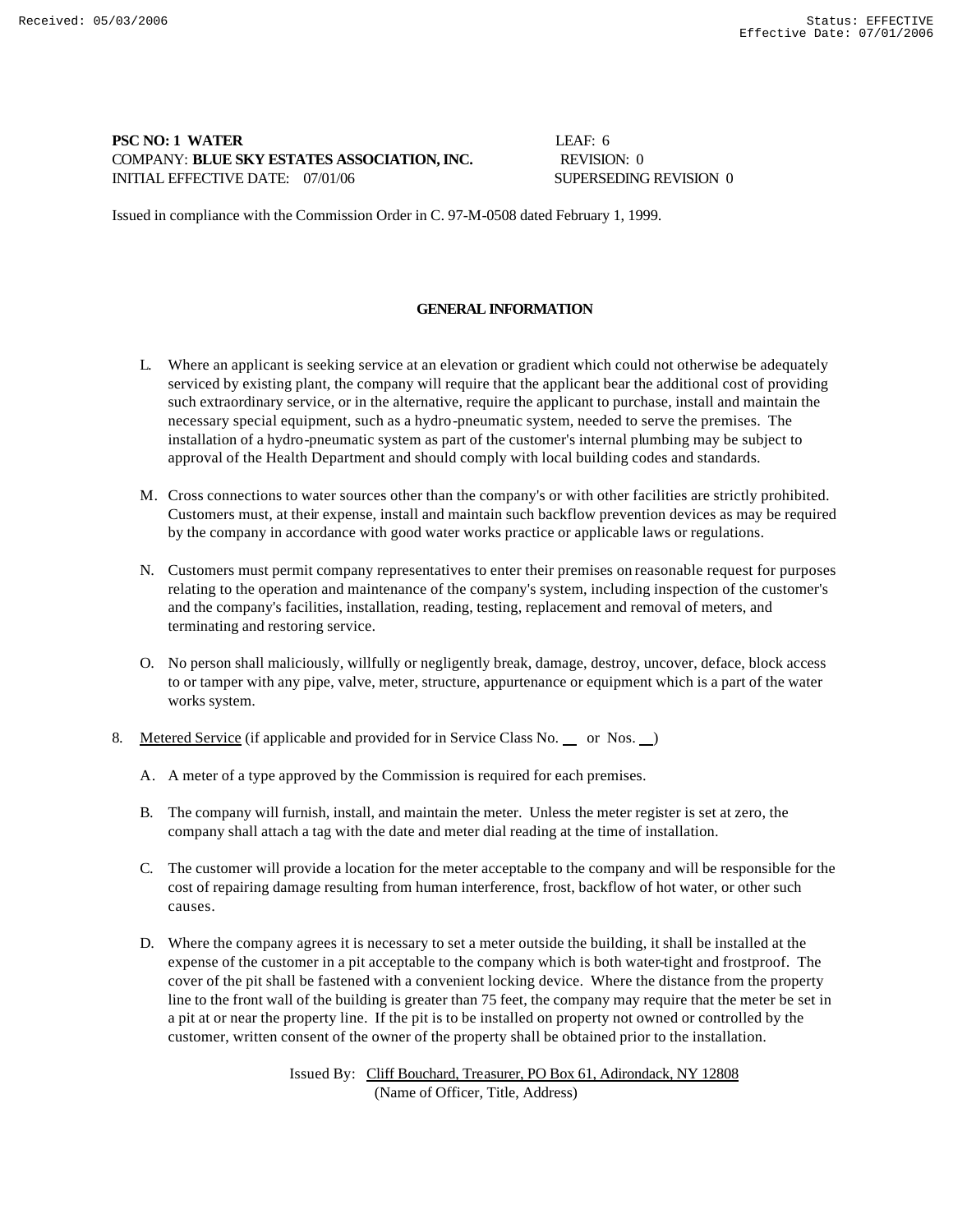# **PSC NO: 1 WATER LEAF: 7** COMPANY: **BLUE SKY ESTATES ASSOCIATION, INC.** REVISION: 0 INITIAL EFFECTIVE DATE: 07/01/06 SUPERSEDING REVISION:

Issued in compliance with the Commission Order in C. 97-M-0508 dated February 1, 1999.

# **GENERAL INFORMATION**

- E. The company reserves the right to remove, test, and replace the meter.
- F. The company shall afford the customer an opportunity to verify the final reading of any water meter removed from the premises and obtain the customer's signature on a meter removal card which shows the date removed and the reading.
- G. Meters will be tested in conformance with rules of the Public Service Commission. In the case of a disputed account involving the accuracy of the meter, the company will have the meter tested upon the request of the customer. Should the customer request to have a second meter test within 1 year, the customer will be responsible for the actual cost incurred to have the meter tested including the cost to remove the meter, payable in advance to the company. This fee will be refunded if the meter's final weighted average is found to register in excess of 100 percent. Adjustments in bills for over-registration of the meter will be made in accordance with the current rules of the Public Service Commission.
- H. Bills will show meter readings and the dates read.
- I. Bills will be reasonably estimated where a meter has been inaccessible and will be so indicated on the bill.
- J. Where a meter has ceased to register or its percentage of accuracy cannot be determined, an estimated bill for the current period may be rendered. For all other periods the bill shall be the minimum applicable charge.
- 9. Unmetered Service (if applicable and provided for in Service Class No. 1 or Nos.  $\Box$ )

All applicable provisions of this tariff shall apply.

#### 10. Extension of Mains

Mains will be extended in conformance with Commission Rules and Regulations found in 16 NYCRR, Part

# 501.

# 11. Discontinuance of Service - Non-Payment

 Service may be discontinued under the following provisions: for non-payment of any amount due for water supplied, for failure to make any payment due under a deferred payment agreement or for meter repairs (see Section 8C), for failure to post a required deposit or for failure to pay any fee or charge accruing under the contract or tariff.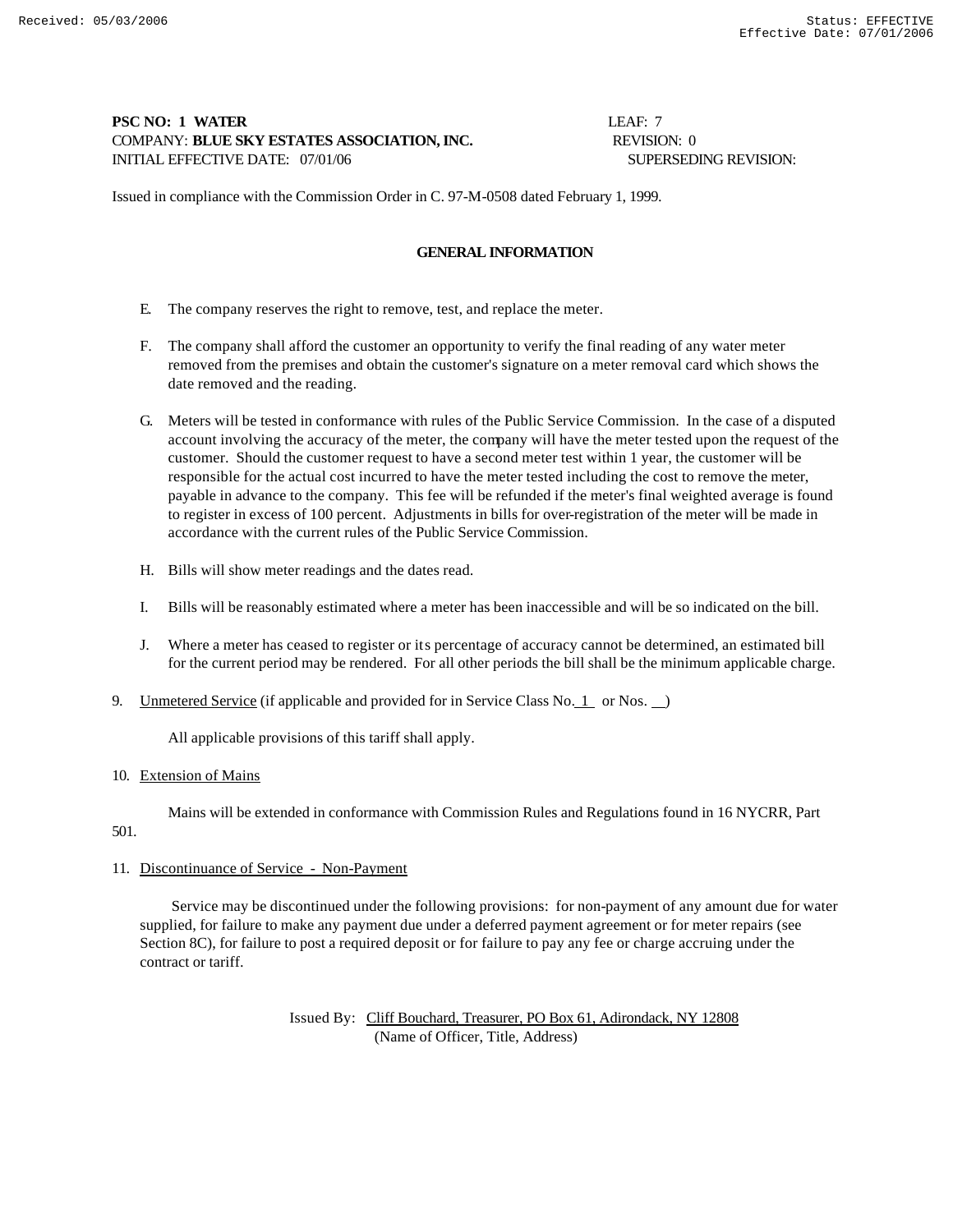# **PSC NO: 1 WATER** LEAF: 8 COMPANY: **BLUE SKY ESTATES ASSOCIATION, INC.** REVISION: 0 INITIAL EFFECTIVE DATE: 07/01/06 SUPERSEDING REVISION:

Issued in compliance with the Commission Order in C. 97-M-0508 dated February 1, 1999.

## **GENERAL INFORMATION**

- A. A bill not paid within 23 days of mailing is considered delinquent, and the company may discontinue service after complying with 16 NYCRR, Part 533 which requires: (1) 15 days written notice if served personally, or (2) 15 days after a registered letter containing such notice has been signed or refused, or (3) 18 days after mailing written notice in a post-paid wrapper. Service will not be re-established until payment of all proper arrears, charges and deposits is made or a deferred payment agreement is entered into. Receipt of a subsequently dishonored negotiable instrument in response to a notice of discontinuance shall not constitute payment of the customer's account and the company shall not be required to issue additional notice prior to discontinuance. There will be a charge for processing all returned checks equal to the bank charge plus a handling fee of \$5.00 (not to exceed the maximum allowed by section 5-328 of General Obligations Law).
- B. The company will not discontinue service to residential premises for non-payment of bills on a Friday, Saturday, Sunday, public holiday (as defined in General Construction Law), or on a day on which the utility's main office is closed. Discontinuance can only take place from Monday to Thursday between the hours of 8 a.m. and 4 p.m.
- C. The company will not discontinue service for non-payment of bills to any person or entity receiving public assistance if the payment for such service is to be paid directly by the Department of Social Services or by the local Social Services representatives.
- 12. Discontinuance of Service Other
	- A. Service rendered under any application, contract or agreement may be discontinued by the company after reasonable notice for any of the following reasons:
		- (1) For willful or indifferent waste of water due to any cause or for non-authorized use of water.
		- (2) For failure to protect from damage the meter and connection, or for failure to protect and maintain the service pipe or fixtures on the property of the customer in a condition satisfactory to the company.
		- (3) For tampering with any meter, connections, service pipe, curb cock, seal or any other appliance of the company controlling or regulating the customer's water supply.
		- (4) For failure to provide the company's employees reasonable access to the premises supplied, or for obstructing the way of ingress to the meter or any other appliances controlling or regulating the customer's water supply.
		- (5) In case of vacancy of the premises.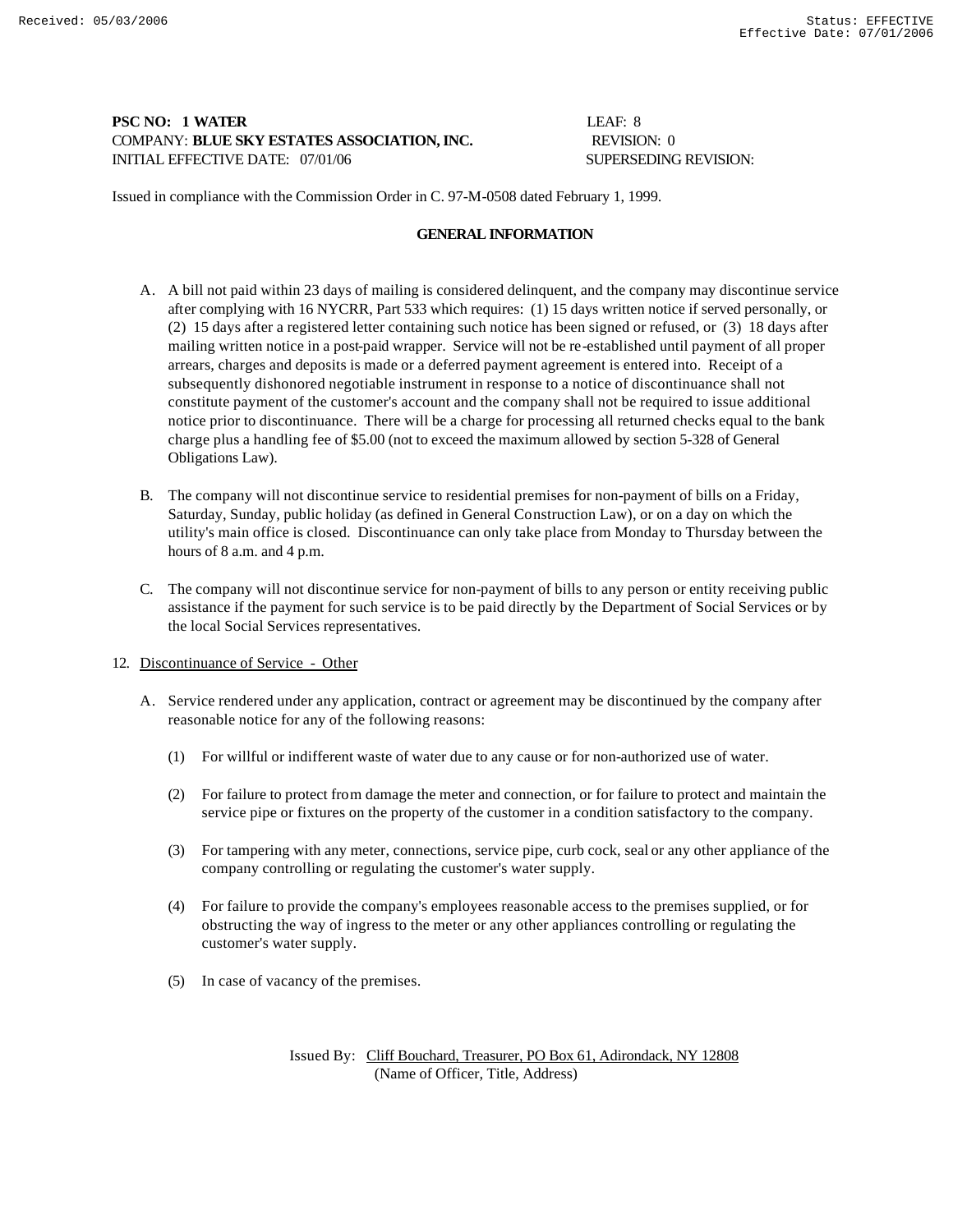# **PSC NO: 1 WATER** LEAF: 9 COMPANY: **BLUE SKY ESTATES ASSOCIATION, INC.** REVISION: 0 INITIAL EFFECTIVE DATE: 07/01/06 SUPERSEDING REVISION:

Issued in compliance with the Commission Order in C. 97-M-0508 dated February 1, 1999.

## **GENERAL INFORMATION**

- (6) For cross connections.
- (7) For submetering or reselling water.
- (8) For non-compliance with water usage restrictions.
- (9) For violation of any rule or regulation of the company as filed with the Public Service Commission, provided such violation affects the reliability or integrity of the water system.
- B. Written notice of dis continuance of service shall contain the information required by 16 NYCRR Section 533.3 and will be given except in those instances where a public health hazard exists.
- C. The company may, at any time, temporarily discontinue water service in case of accident, or for the purpose of making connections, alterations, repairs, changes, etc.
- D. Except as stated in the preceding paragraph, or in the case of a violation that threatens the integrity of the water system, the company shall not discontinue service to any customer on a Friday, Saturday, Sunday, Public Holiday or on a day when the company is not open for business. Public Holiday shall refer to those holidays defined in the General Construction Law.

#### 13. Discontinuance of Residential Service - Special Procedures

 If termination of service would result in serious impairment to health and safety, the company must delay the termination of service or, if service has already been terminated, must restore service, for thirty days under the following conditions:

- A. all occupants are either blind, disabled, 62 years of age or older or 18 years of age or under;
- B. a medical emergency exists; or
- C. if heating would be affected between November 1 and April 1.

 It is the customer's responsibility to notify the company that such conditions exist and to provide any required documentation. The company may require that the customer make appropriate arrangements to pay any arrears as well as pay current bills.

#### 14. Deferred Payment Agreements

 In addition to those circumstances in Section 13, the company will consider granting customers reasonable payment terms in cases where a customer is threatened with termination of service, or where the company has issued a backbill to a customer. Any such agreement may require the customer to make a reasonable down payment, and to pay current bills when issued.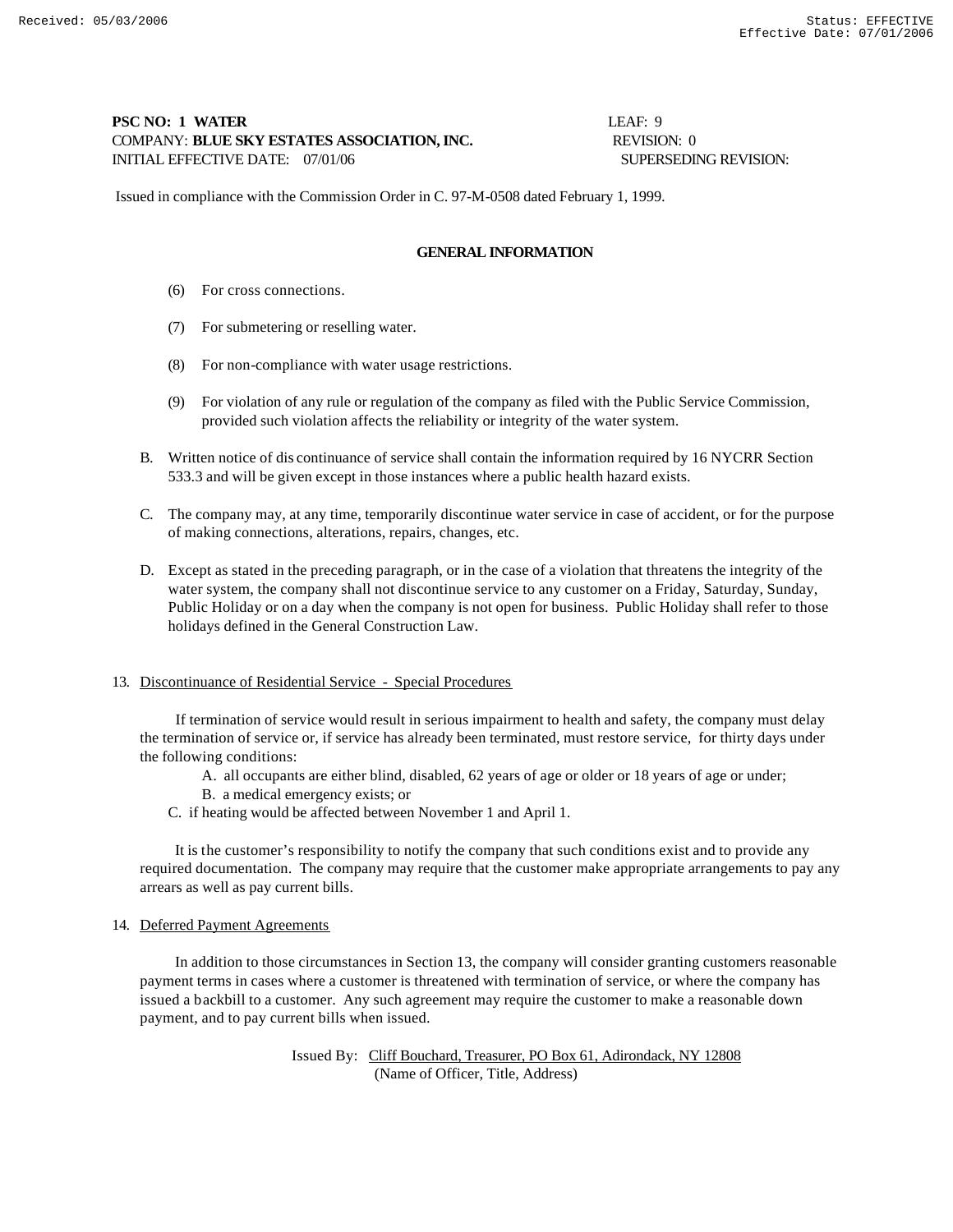# **PSC NO: 1 WATER** LEAF: 10 COMPANY: **BLUE SKY ESTATES ASSOCIATION, INC.** REVISION: 0 INITIAL EFFECTIVE DATE:  $07/01/06$  SUPERSEDING REVISION:

Issued in compliance with the Commission Order in C. 97-M-0508 dated February 1, 1999.

## **GENERAL INFORMATION**

### 15.Complaint Handling Procedures

- A. The company will promptly investigate and evaluate all complaints received from customers regarding bills for service rendered or required deposits. The results of the company's findings will be reported to the customer. During the period of investigation and evaluation, service will not be discontinued, nor shall a new notice of termination be issued, provided, however, that the customer will be required to pay the undisputed portion of any balance due, which may include bills for current usage.
- B. After the completion of such an investigation, if the company determines that the disputed service has been rendered, or that the disputed charge or deposit is proper in whole or in part, the company may require that the full bill or deposit be paid. Appropriate notices of the determination shall be given to the customer, and where notice of discontinuance of service was previously sent, or is served with the determination, such notice shall include a statement advising the customer of the availability of the Commission's complaint handling procedures, including the address and telephone number of the Department's Consumer Services Division. Where prior notice of discontinuance was sent, company procedure provides for discontinuance of service if customer fails to pay the proper amount due and owing within 5 days after notice of the company determination was served personally on the customer or at least 8 days after mailing of the notice. Under no circumstances will discontinuance of service occur if so precluded by the Commission.
- C. In situations where the complaint procedures of the Commission have been invoked and it is determined that the disputed service has been rendered or that the disputed charge or deposit is proper and prior notice of discontinuance was sent, a customer's service will not be discontinued for failure to pay the amount found due and owing until at least 5 days after notice of the Commission's determination, where personal service is made, or at least 8 days after mailing of such a notice.
- 16. Restoration of Service

 A charge will be made to restore service after discontinuance at the member's request, for non-payment or for violation of these rules.

 This charge or charges will be a rate agreed upon by the members of the Association and will appear on all written notices of discontinuation of service. Any member has the right to request that the Department of Public Service investigate the charges.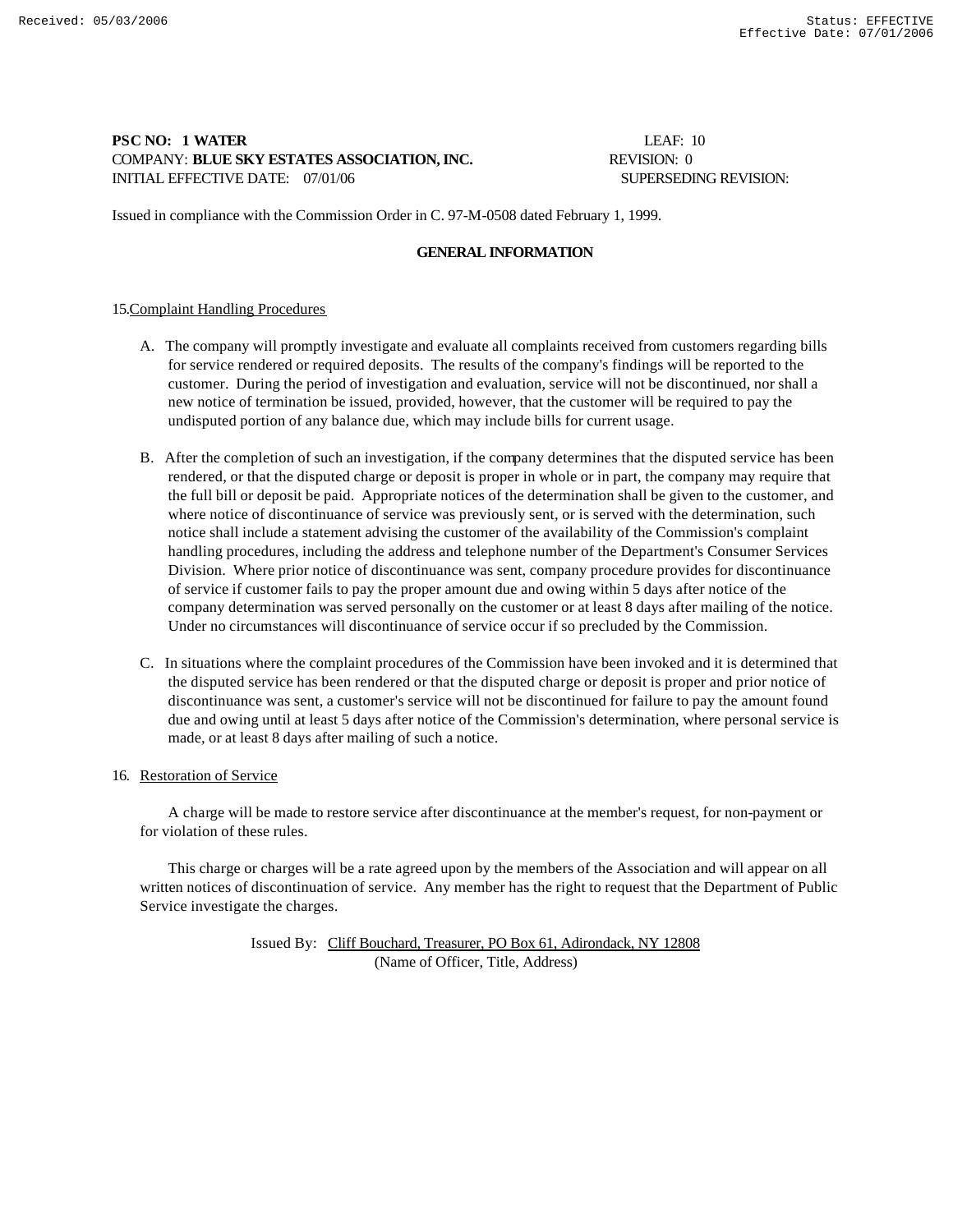# **PSC NO: 1 WATER** LEAF: 11 COMPANY: **BLUE SKY ESTATES ASSOCIATION, INC.** REVISION: 0 INITIAL EFFECTIVE DATE: 07/01/06 SUPERSEDING REVISION: Issued in compliance with the Commission Order in C. 97-M-0508 dated February 1, 1999.

#### **GENERAL INFORMATION**

In a case where service is being restored after discontinuance for non-payment, the company may require full payment of all arrears as well as the restoration of service charge. If the company and the customer have entered into some form of payment agreement, the agreed upon down payment may be required before service will be restored.

If it becomes necessary to disconnect service at the main because of willful acts of a customer, the service restoration charge will include the actual costs incurred by the company to disconnect and reconnect the service.

#### 17. Interest on Customer Overpayments

The company will provide interest on a customer overpayment as follows:

- A. A customer overpayment is defined as payment by the customer to the company in excess of the correct charge for water service supplied to the customer which was caused by erroneous billing by the utility.
- B. The rate of interest on such amounts shall be the greater of the unadjusted customer deposit rate or the applicable late payment rate, if any, for the service classification under which the customer was billed. Interest shall be paid from the date when the customer overpayment was made, adjusted for any changes in the deposit rate or late payment rate, and compounded monthly, until the date when the overpayment was refunded.
- C. The company will not pay interest on customer overpayments that are refunded within 30 days after such overpayment is received by the company.

#### 18. Regulation

 All matters, rules and other situations concerning the rendering of water service which are not specifically covered herein or in a provision of the New York State Codes, Rules and Regulations and which are subject to the jurisdiction of the Public Service Commission, and for which a customer and the company cannot agree as to an equitable and fair solution will be referred to said Commission to be resolved. Either the customer or the company may request that a rule or provision of this tariff be changed for a particular situation.